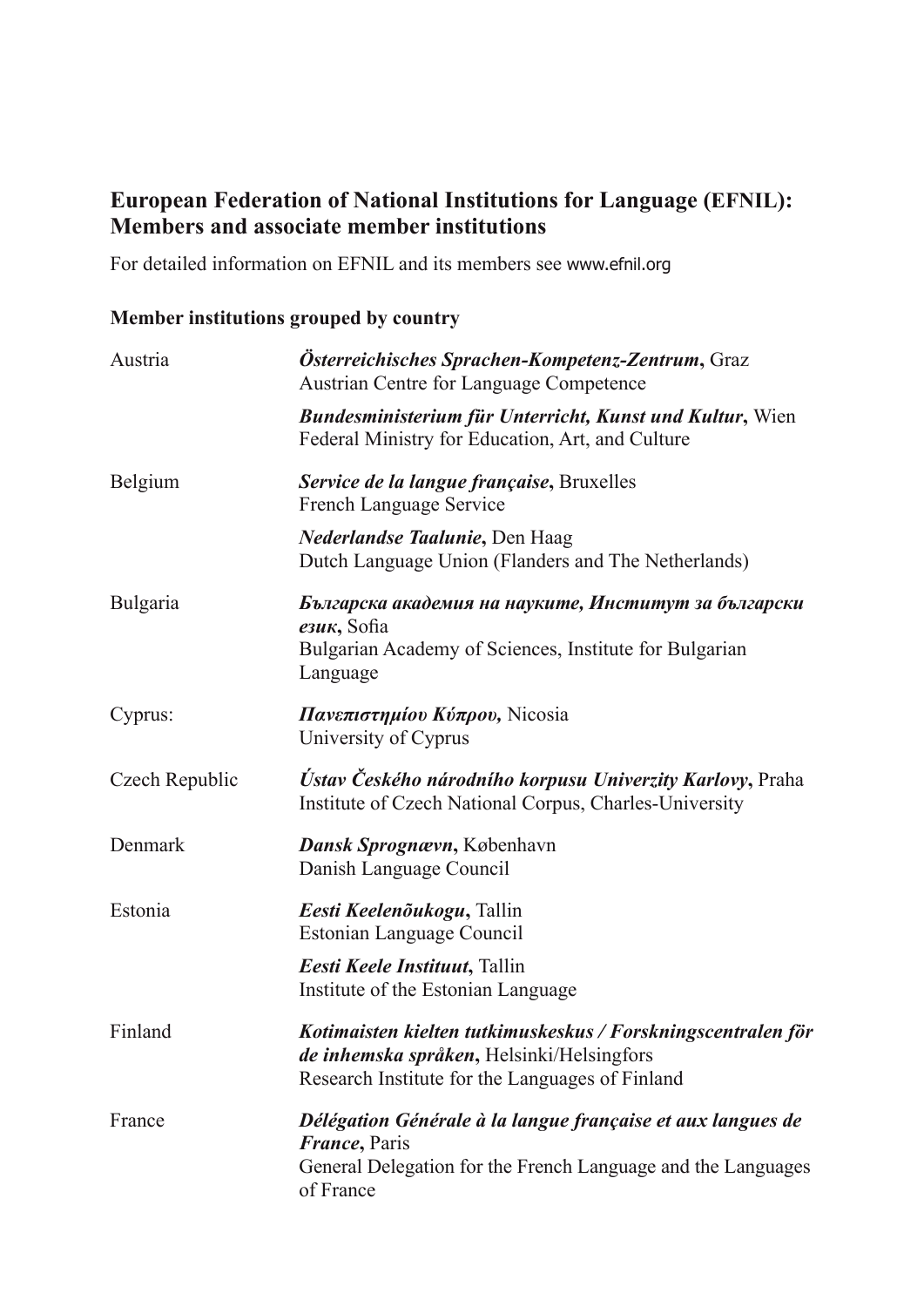| 238                 | EFNIL: Members and associate member institutions                                                                                              |
|---------------------|-----------------------------------------------------------------------------------------------------------------------------------------------|
| Germany             | <b>Institut für Deutsche Sprache, Mannheim</b><br>Institute for the German Language                                                           |
|                     | Deutsche Akademie für Sprache und Dichtung, Darmstadt<br>German Academy for Language and Literature                                           |
| Greece              | Κέντρο Ελληνικής Γλώσσας, Thessaloniki<br>Centre for the Greek Language                                                                       |
| Hungary             | Magyar Tudomános Akadémia, Nyalvtudományi Intézet,<br><b>Budapest</b><br>Hungarian Academy of Sciences, Research Institute for<br>Linguistics |
| Ireland             | Foras na Gaeilge, Dublin<br>(the all-island body for the Irish language)                                                                      |
| Italy               | Accademia della Crusca, Firenze<br>(the central academy for the Italian language)                                                             |
|                     | CNR – Opera del Vocabolario Italiano, Firenze<br>The Italian Dictionary                                                                       |
| Latvia              | Valst valodas komisija, Riga<br><b>State Language Commission</b>                                                                              |
|                     | <i>Valsts valodas agentūra</i> , Riga<br><b>State Language Agency</b>                                                                         |
| Lithuania           | Lietviu Kalbos Institutas, Vilnius<br>Institute of the Lithuanian Language                                                                    |
|                     | Valstybine Lietuviu Kalbos Komisija, Vilnius<br>State Commission for the Lithuanian Language                                                  |
| Luxembourg          | <b>Institut Grand-Ducal, Section de linguistique, Luxembourg</b><br>Grand Ducal Institute, Linguistic Section                                 |
|                     | Conseil permanent de la langue luxembourgeoise, Luxembourg<br>Permanent Council of the Luxembourgish language                                 |
| Malta               | Kunsill Nazzjonali ta'l-llsien Malti<br>National Council of the Maltese language                                                              |
| Netherlands/Belgium | <i>Nederlandse Taalunie</i> , Den Haag<br>Dutch Language Union                                                                                |
| Poland              | Rada Jezyka Polskiego, Warszawa<br>Council for the Polish Language                                                                            |